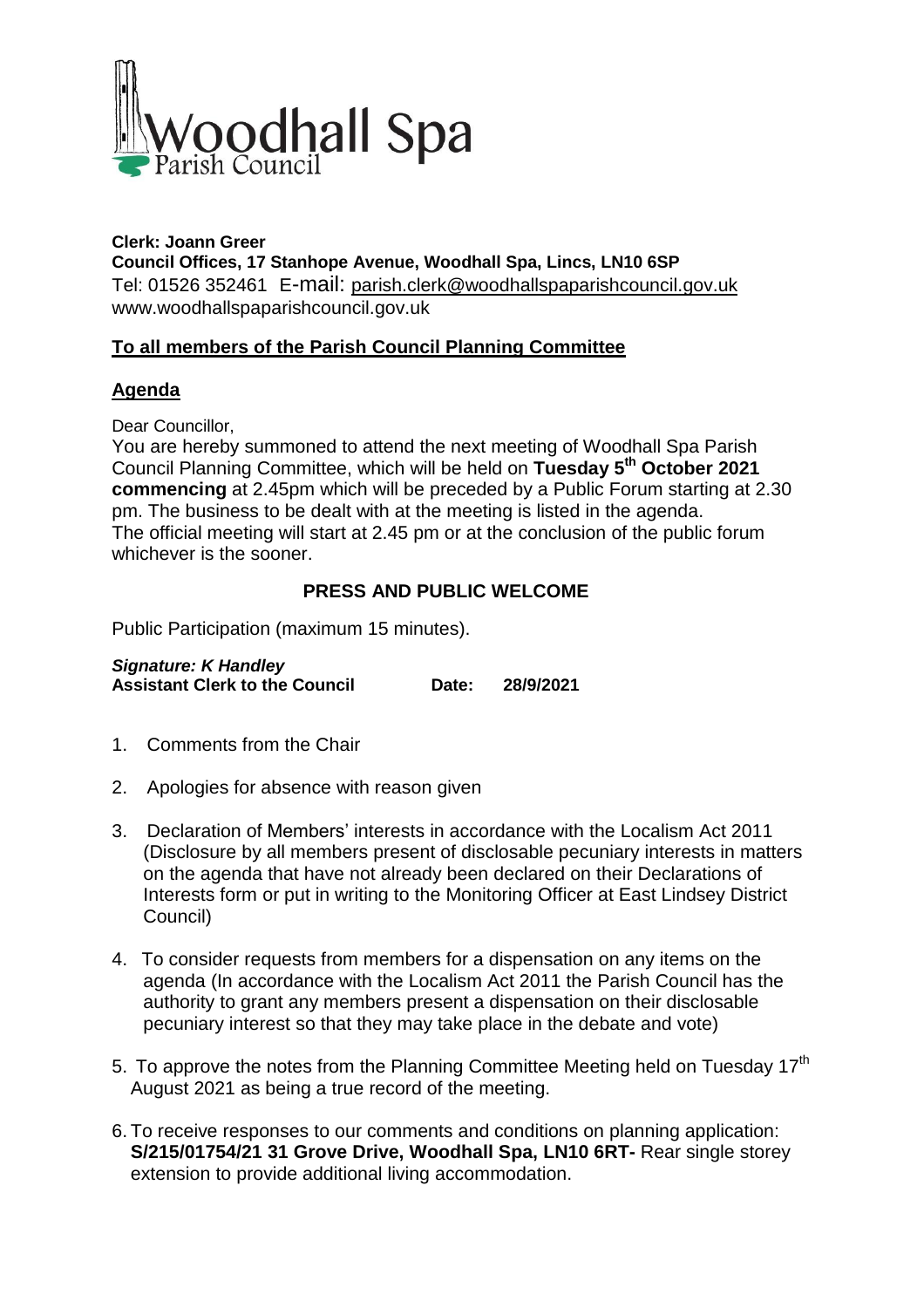7. To receive responses to our comments and conditions on planning application: **S/215/01248/21 Land off Mill Lane, Woodhall Spa -revised site plan drawing ML PS3-SP-002 Rev C**

8. To receive responses to our comments and conditions on planning application:  **S/215/01668/21 21A Station Road, Woodhall Spa, LN10 6QL-** alterations to existing flat to replace existing wooden windows and door with UPVC

### **9) The following applications have been granted Full Planning Permission**

**S/215/01537/21-**58 Tor O Moor Road Extension and alterations **S/215/02471/08**-Woodhall Country Park, Stixwould Road, Woodhall Spa approval of Section 73 Application Change of use of land to form a touring caravan park

#### **The following application has been refused planning permission**

**S/141/01547/21 118 Horncastle Road, Roughton Moor, Woodhall Spa -**outline erection of 2no. dwellings (with means of access to be considered)

#### **Proposed Tree works**

**Tree Preservation Order: Woodhall Spa, 2011 (215.21), Tree(s): G2** Application Reference Number: 0117/21/TPA

**APPLICANT: Mr Richard Littlewood, Lincolnshire County Council** PROPOSALS: G2 - 43 Pines (Pinus) - T1 on plan - fell, chip out stump and replace.

**LOCATION: Outside Eight Bells, 20, Woodland Drive, Woodhall Spa** REASON(S): G2 - Tree is 80-90% dead and presenting a hazard to the highway and adjacent properties.

**Proposed works to tree(s) within the Woodhall Spa Conservation Area, Tree(s):** T4 , T5 , T6 , T7 , T12 , T13 , T14 , T15 , T16 , T17 , T18 , T19 , T20 , T21 , T22 , T25 , T26 , T27 , T28 , T33 , G3 , G11 Notification Reference Number: 0113/21/TCA

**APPLICANT: Mr Tony Parkinson**

PROPOSALS: T4 - Crack Willow - Remove.

**LOCATION: Land adjacent Gardeners Cottage, Monument Road, Woodhall Spa REASON(S): Poor condition and limited long-term prospects. Removal will also benefit higher value trees.**

**Proposed works to tree(s) within the Woodhall Spa Conservation Area, Tree(s): T1 , T2 , T3 , T4**

# **APPLICANT: Mrs Webster**

PROPOSALS: T1 - Corsican Pine - Remove. T2 - Corsican Pine - Reduce in height by 1-2m and reduce spread by 1-2m. T3 - Corsican Pine - Remove.

T4 - Magnolia - Reduce overall crown height and spread by up to 2m and crown lift by 1m and reshape.

**LOCATION: 19, Witham Road, Woodhall Spa, Lincolnshire** REASON(S): T1 - Tree has significant decay.

**T3 - Suppressed by T2.**